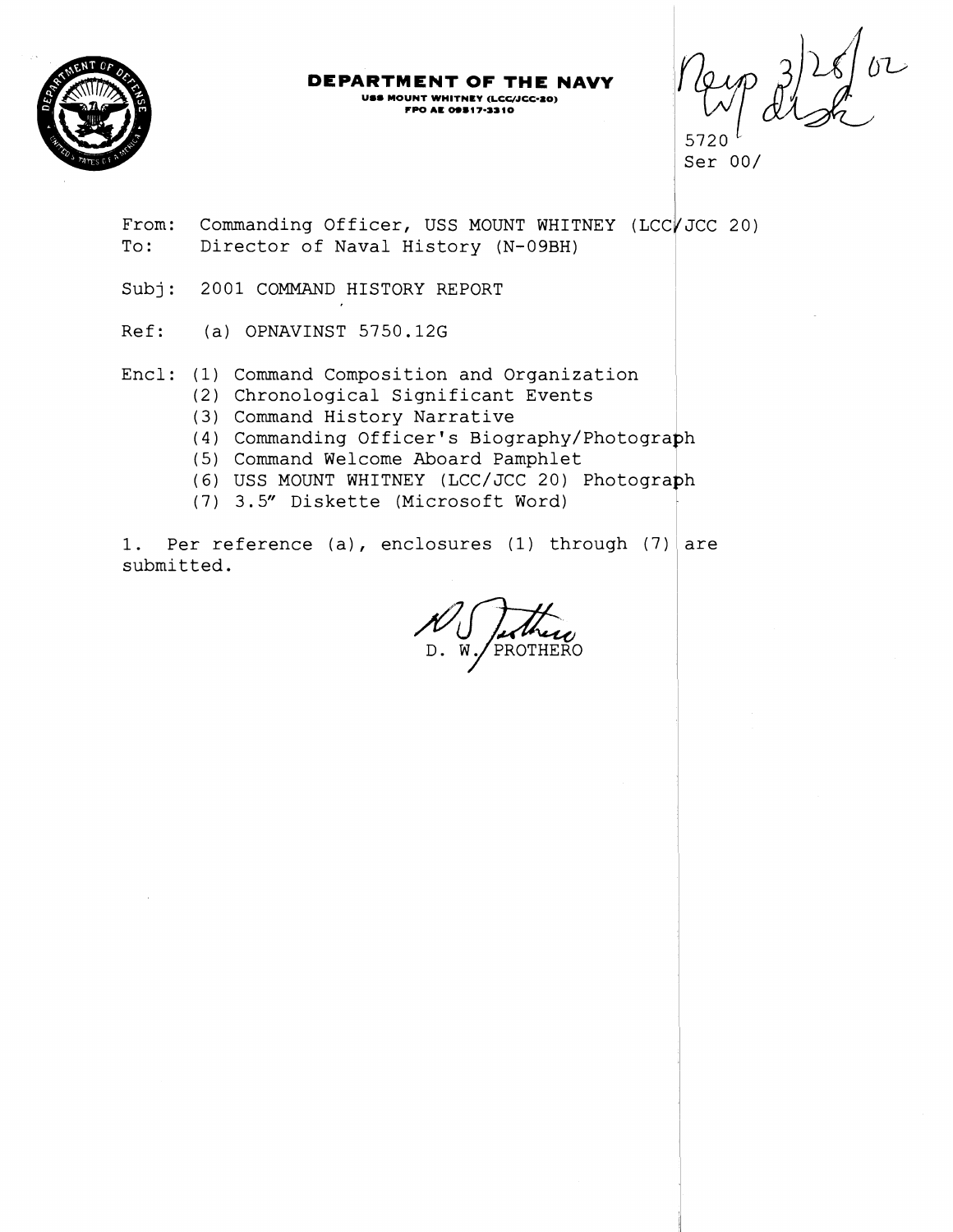## **USS MOUNT WEITNEY (LCC/JCC 20) COMMAND COMPOSITION AND ORGANIZATION**

#### UIC 20001

Commanding Officer:

Executive Officer:

Operations Officer: Chaplain : Dental Officer:

Medical Officer:

Supply Officer:

Engineering Officer:

Administrative Officer: Communications Officer: First Lieutenant: Navigator:

| Captain David W. Prothero, USN |     |
|--------------------------------|-----|
| 17 July 2001 - Present         |     |
| Lieutenant Commander Thomas L. |     |
| Dearborn, USN                  |     |
| Commander I                    | USN |
| Commander                      | USN |
| Lieutenant Commander           |     |
| L USN                          |     |
| Lieutenant Commander           |     |
| , USN                          |     |
| Lieutenant Commander           |     |
| , USN                          |     |
| Lieutenant Commander           |     |
| , USN                          |     |
| Lieutenant                     | USN |
| Lieutenant                     | USN |
| Lieutenant                     | USN |
| Lieutenant Junior Grade        |     |
| , USNR                         |     |

Commander, Amphibious Group TWO is the Immediate guperior in Command for USS MOUNT WHITNEY.

Mission: USS MOUNT WHITNEY serves as the command ship for Commander, SECOND FLEET. With advanced command, control, communications, computers and intelligence systems, U\$S MOUNT WHITNEY serves as an exceptional command platform in support COMSECONDFLT coordinated jo NATO exercises and real world operations.

> USS MOUNT WHITNEY is homeported in Norfolk, Virginia.

> > $Endlosure (1)$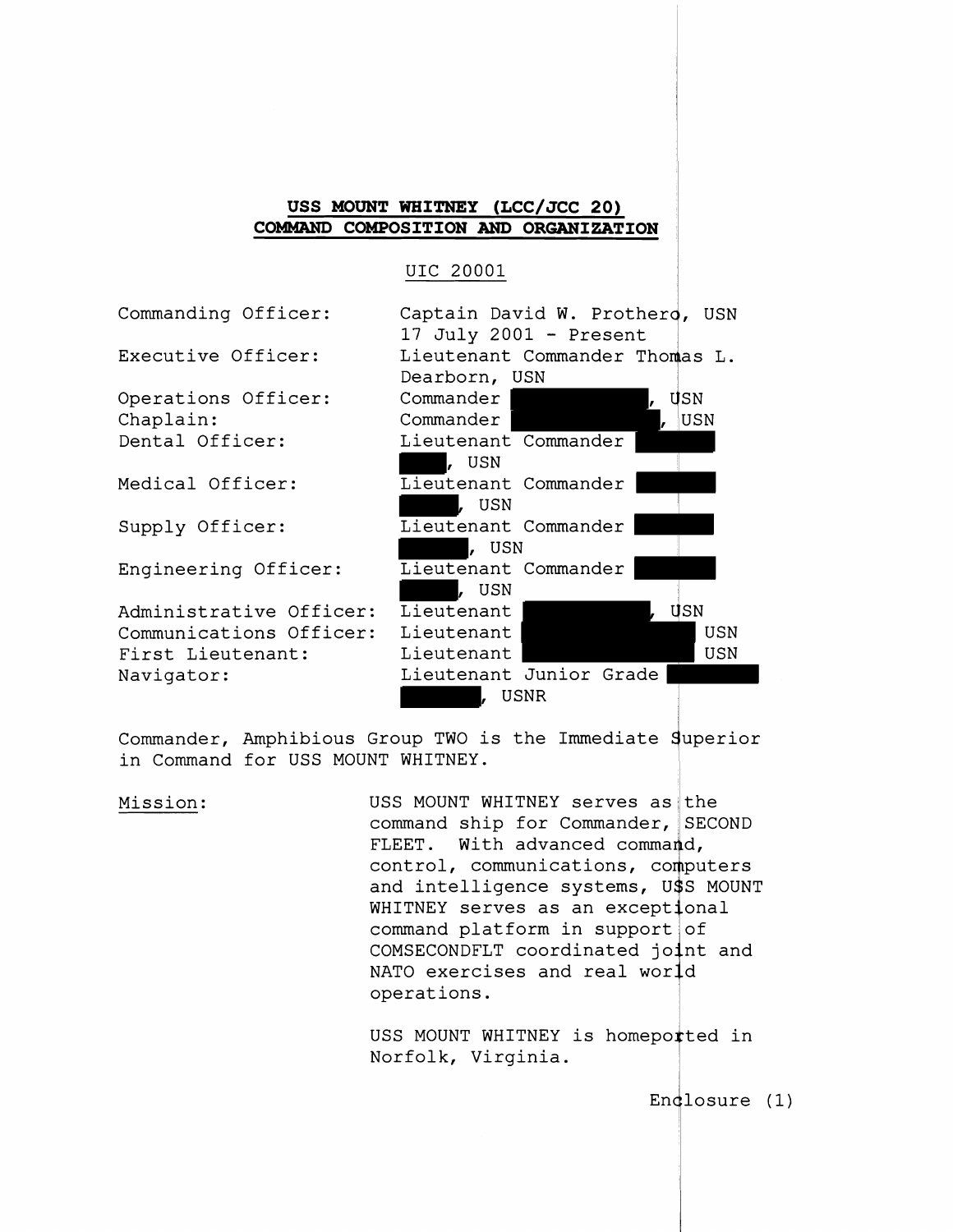# **USS MOUNT WHITNEY (LCC/JCC 20) CHRONOLOGICAL SIGNIFICANT EVENTS**

| DATE                   | <b>EVENT</b>                                                                        |
|------------------------|-------------------------------------------------------------------------------------|
| $1 - 8$<br>JAN         | Second Holiday Leave Period                                                         |
| $9-11$ JAN             | Underway: Crew Training                                                             |
| $12-14$ JAN            | Upkeep                                                                              |
| 16-19 JAN              | 3-M Maintenance Assist Visit                                                        |
| 17-19 JAN              | Marine Safety International (MSI) Trainer                                           |
| 18<br>JAN              | Naval Safety Center Survey                                                          |
|                        | 22 JAN-9 FEB Fleet Maintenance Availability                                         |
| 10-12 FEB              | Upkeep                                                                              |
| 13-15 FEB              | Underway: Commander, Amphibious Group TWO<br>Pre-Inspection and Survey (Pre-INSURV) |
| 16-28 FEB              | Upkeep                                                                              |
| 20<br>FEB              | Operational Risk Management Training                                                |
| 22<br>FEB              | Navy Occupational Safety and Health (NAVOSH)<br>Survey                              |
| $1-15$ MAR             | Upkeep                                                                              |
| 13 <sup>°</sup><br>MAR | Planned Restricted Availability (PRAV)<br>Planning Meeting                          |
| 16-26 MAR              | Underway: Joint Task Force Exercise (JTFEX)<br>$01 - 1$                             |
| $27 - 29$ MAR          | Port Visit: Nassau, Bahamas                                                         |
| $2 - 22$<br>APR        | Upkeep                                                                              |

Endlosure (2)

 $\mathcal{L}^{\text{max}}_{\text{max}}$  , where  $\mathcal{L}^{\text{max}}_{\text{max}}$ 

 $\sim 10^{-1}$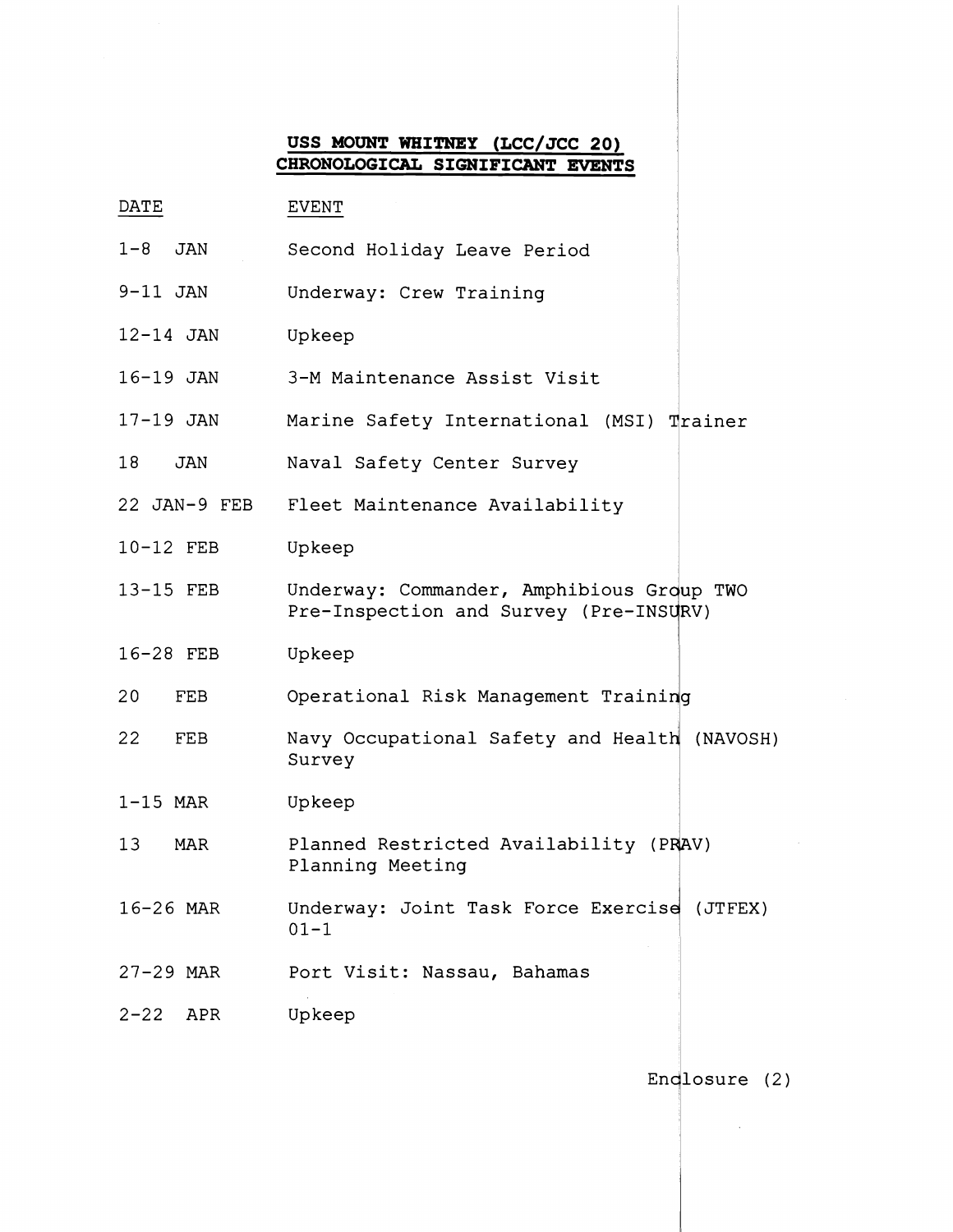23-27 APR Board of Inspection and Survey (INSURV) Visit 27 APR-6 MAY Upkeep 7-10 MAY Underway: Crew Training (Limited Training Team) 4 11-13 MAY Port Visit: Mayport, Fl. 14-16 MAY Underway: Crew Training 17 MAY Upkeep 18 MAY-24 JUN Fleet Maintenance Availability 25-27 JUN Underway: Enroute to Halifax, N.S. 28-29 JUN Port Visit: Halifax, N.S. 4-12 JUL Upkeep 13 JUL Underway: Family Day <sup>1</sup> 14-16 JUL Upkeep/Change of Command Preps 17 JUL Change of Command 18-25 JUL Up keep 28 JUL-9 AUG Upkeep 26-27 JUL Independent Steaming Exercise (ISE)l/Crew Training 10-17 AUG Underway: Joint Task Force Exercise (JTFEX)  $01 - 2$ 18 AUG-9 SEP Upkeep 4-6 SEP Marine Safety International (MSI) Trainer

 $\overline{2}$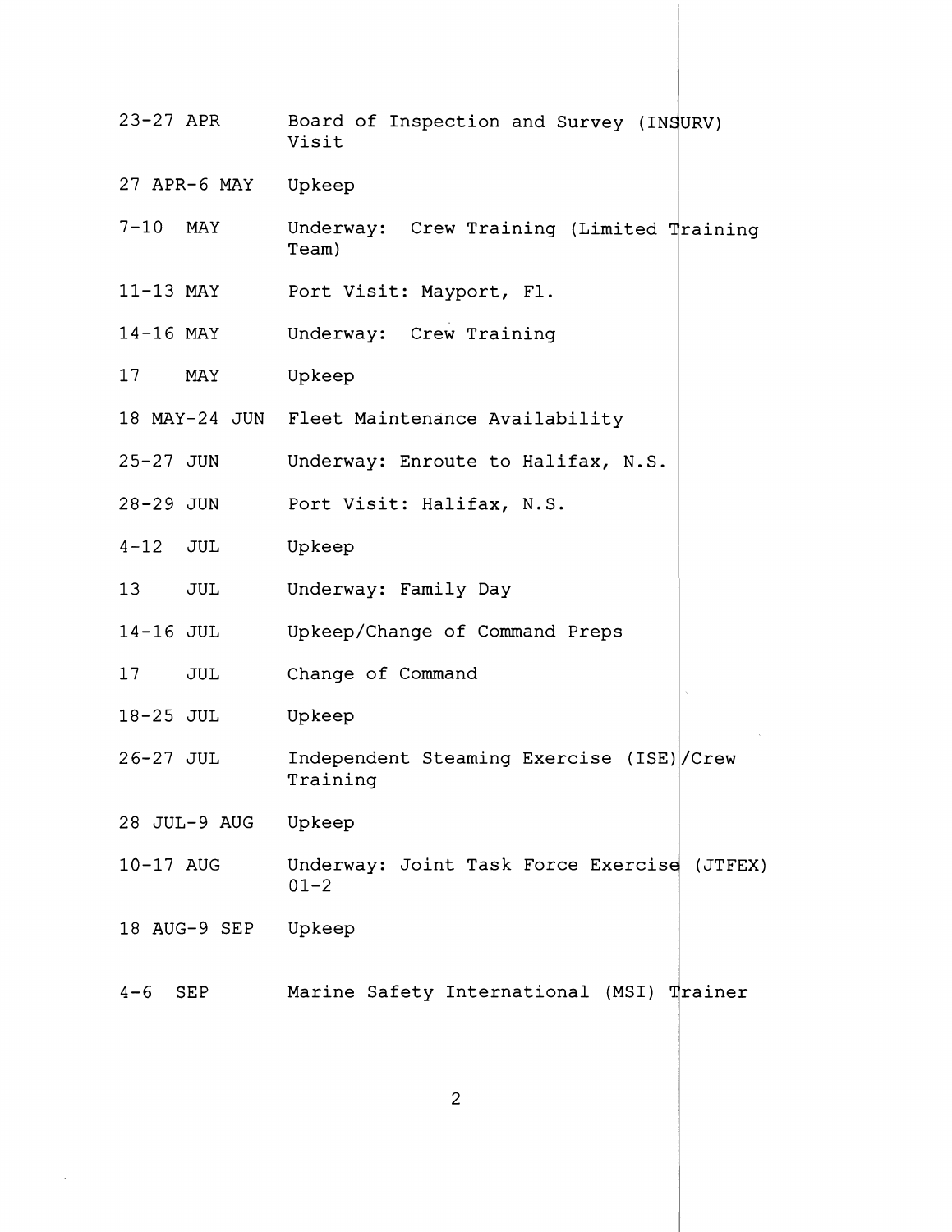| $4-7$ SEP     | Diving Operations                                                                            |
|---------------|----------------------------------------------------------------------------------------------|
| 10-14 SEP     | Command Assessment of Readiness & Training<br>(CART) 1                                       |
| 15-17 SEP     | Upkeep                                                                                       |
| 18-20 SEP     | Independent Steaming Exercise (ISE) / Crew<br>Training                                       |
| 19-24 SEP     | Upkeep                                                                                       |
| 25-27 SEP     | Independent Steaming Exercise (ISE) / Crew<br>Training                                       |
| 28 SEP-9 OCT  | Upkeep                                                                                       |
|               | 10 OCT-30 NOV Planned Maintenance Availability / Fleet<br>Maintenance Availability Norshipco |
| $22-23$ NOV   | Thanksgiving Holiday                                                                         |
| 26 NOV -DEC 7 | Systems and Engineering Material Assessment<br>Team (SEMAT) 1 Assist Visit                   |
| 29-30 NOV     | Marine Safety International (MSI) Trainer                                                    |
| $1-31$ DEC    | Planned Maintenance Availability/Fleet<br>Maintenance Availability                           |
| 14-16 DEC     | Upkeep                                                                                       |
| 17-19 DEC     | Underway: Sea Trials                                                                         |
| 20-31 DEC     | Upkeep                                                                                       |